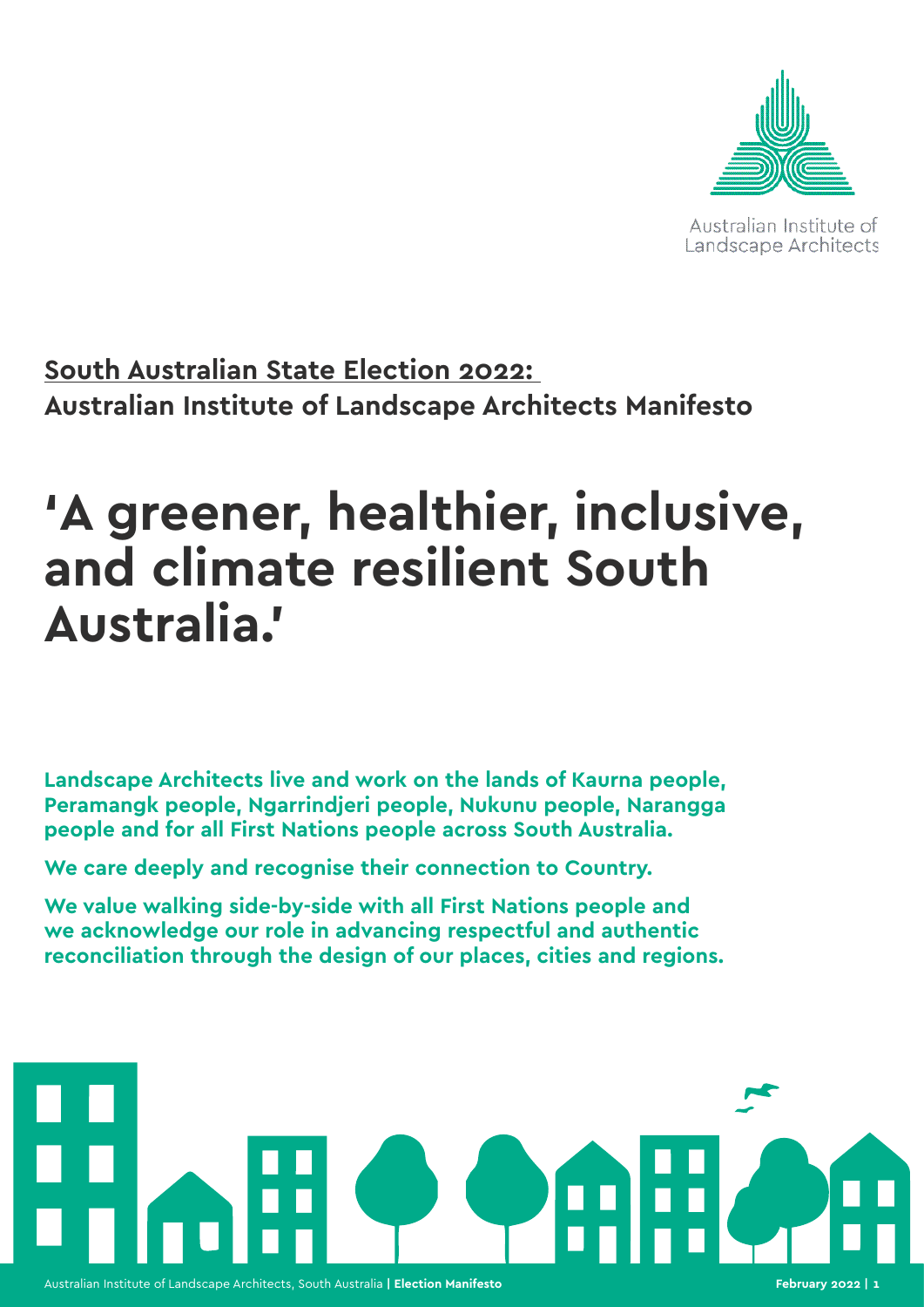# **A greener, healthier, inclusive, and climate resilient South Australia**

Australian Institute of Landscape Architects

# Shaping better places: the contribution\* of the profession of landscape architecture to Australia's economy:



#### Additional benefits of

# **WELL DESIGNED SPACES**

Landscape architects generate additional economic, environmental, social and cultural benefits as a result of their work in the design, construction and maintenance of private and public use spaces.



**\***'Draft Economic contribution of landscape architecture industry report', AILA, 2022 (soon to be released).



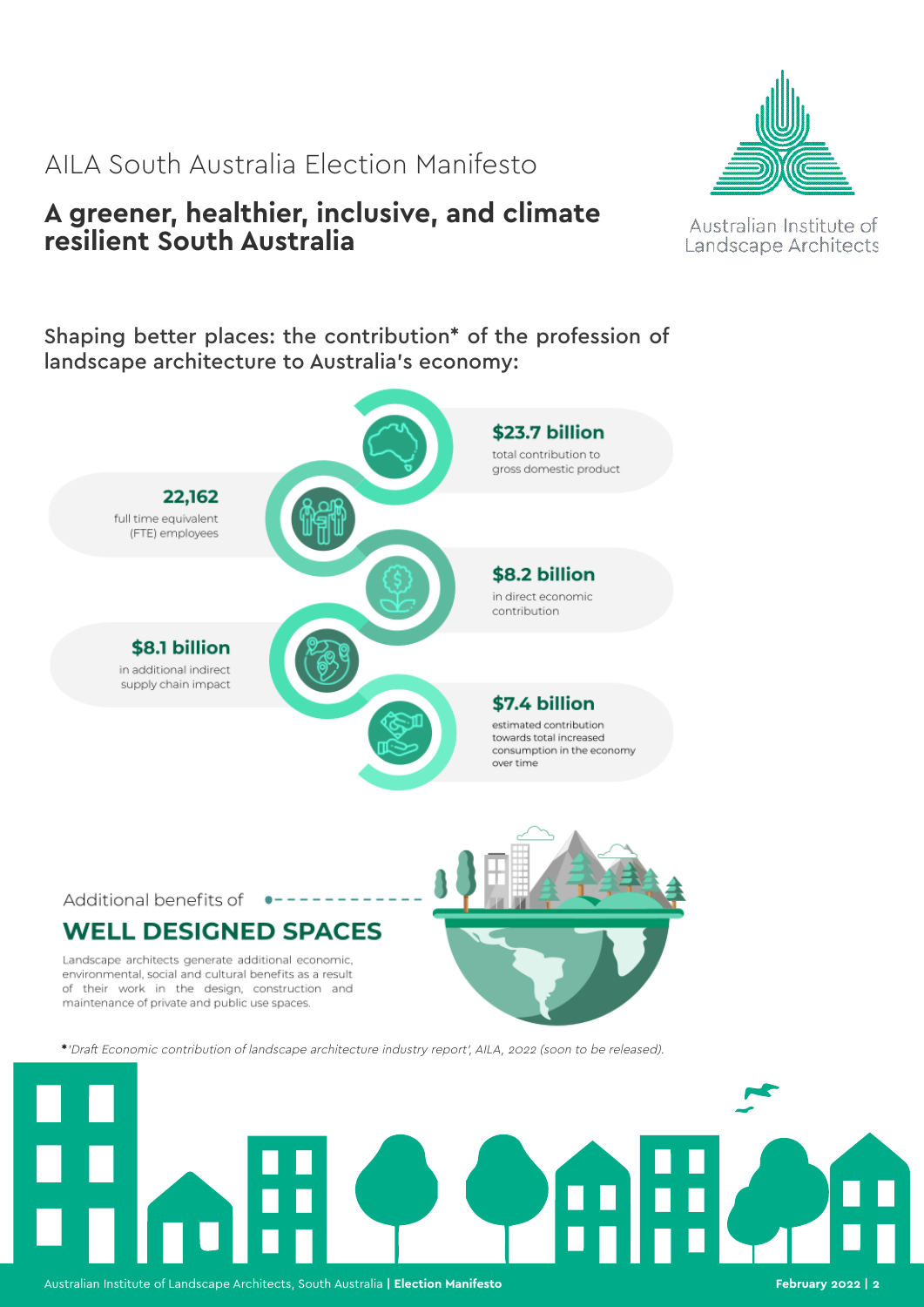# **A greener, healthier, inclusive, and climate resilient South Australia**

The Australian Institute of Landscape Architects, South Australia (AILA SA) leads a dynamic and respected profession: creating great places to support healthy communities and a sustainable planet.

We work together to create healthy communities, connected urban green infrastructure, and liveable, sustainable cities and regions.

Our 2,800+ members are driven by AILA's values and our advocacy, driven by our [Strategic Plan](https://aila.org.au/common/Uploaded%20files/_AILA/Governance/AILA%20Strategic%20Plan%202021.pdf).

### **Our Values**

# **1. Climate Positive Design**

AILA is committed to supporting our members to achieve Climate Positive Design outcomes. **We adapt with our planet.** 

### **2. Connection to Country**

AILA is committed to creating an inclusive and knowledge-diverse profession by encouraging cultural awareness of First Nations people across Australia. **We believe in authentic, practical, and genuine reconcilliation.**

### **3. Gender Equity**

AILA Is committed to lead a profession that is inclusive, diverse, and equitable for all. **We believe in equal opportunities.** 

# **Our Advocacy**

# **1. Healthy Communities**

We advocate for the role parks and open spaces to support people's physical and mental well-being.

# **2. Urban Green Infrastructure**

We advocate for connected open and green places and spaces to improve social, cultural, economic, and environmental outcomes across Australia.

### **3. Liveable Cities and Regions**

We advocate for the critical role open and green spaces play creating culture, belonging, safety, identity, and liveability in our increasingly dense and globalised cities and regions.







### Australian Institute of Landscape Architects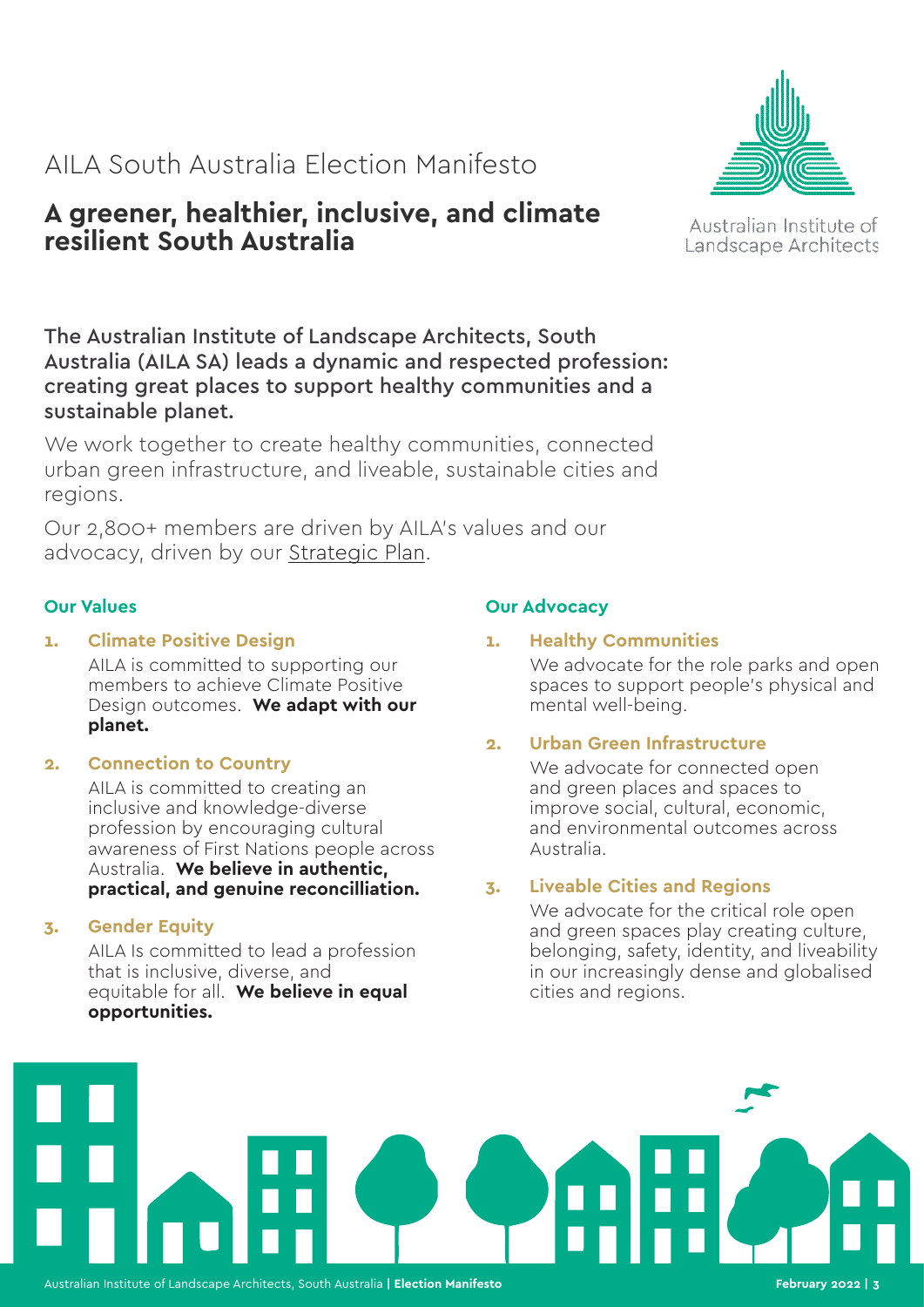# **A greener, healthier, inclusive, and climate resilient South Australia**



Australian Institute of Landscape Architects

The Australian Institute of Landscape Architects, South Australia (AILA SA), has been advocating and working with South Australian Governments for over 20 years.

We support positive policies, strategies, and projects that achieve our values and advocacy to create greener, healthier, and climate resilent places for all.

AILA SA calls for the adoption of a range of measures to achieve better lives for all South Australians.

Our state-building priorities are a summary of our advocacy over the last two years on a range of issues.

We are seeking support for four positive priorities:

- **1. Creating a new, single, government agency to coordinate the planning, design, and delivery of South Australia's green infrastructure.**
- **2. Protecting South Australia's Trees**
- **3. Improving South Australia's connectivity by creating better streets for people.**
- **4. A new approach to Designing on Country.**

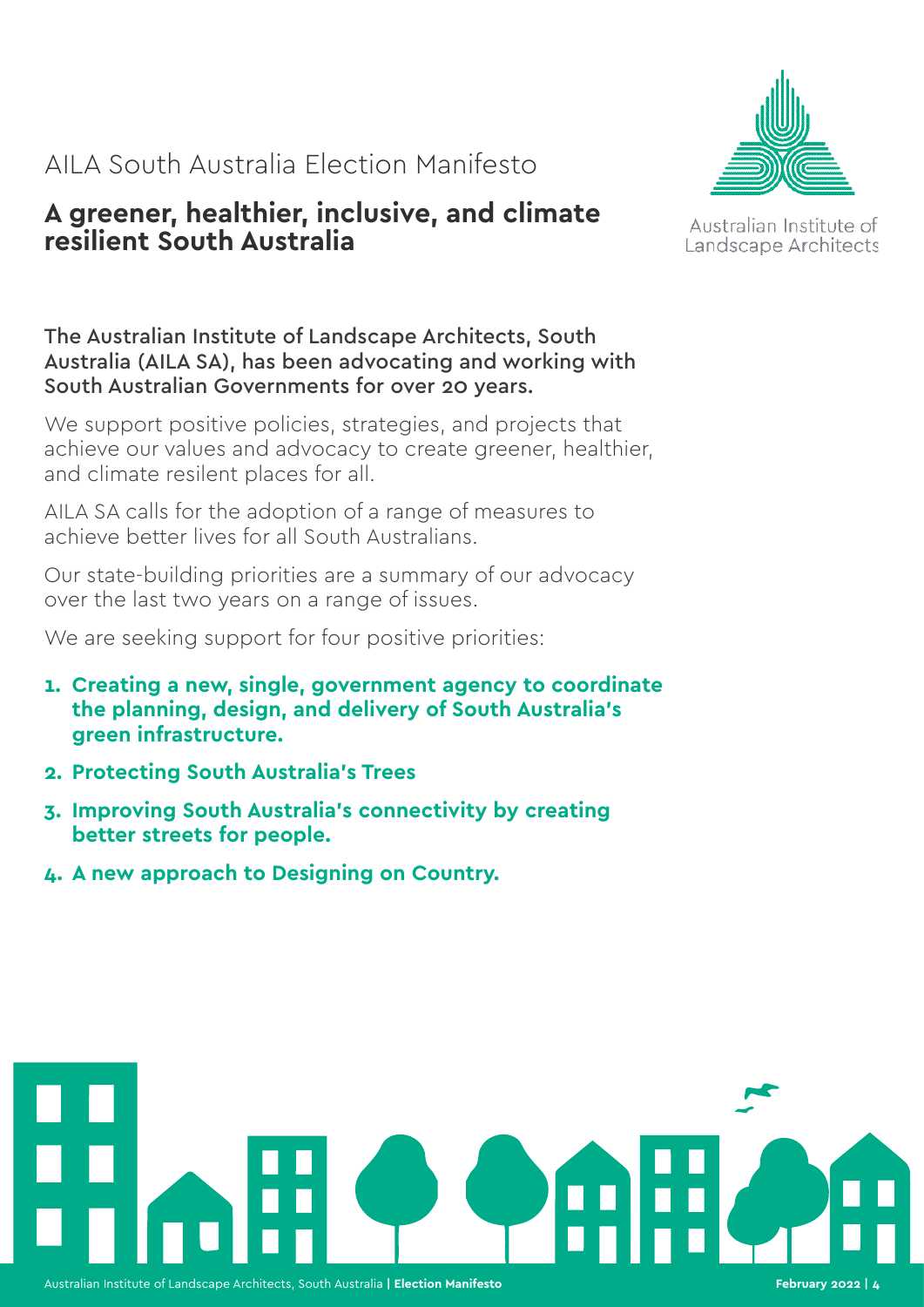# **A greener, healthier, inclusive, and climate resilient South Australia**



# **1. Creating a new, single, government agency to coordinate the planning, design, and delivery of South Australia's green infrastructure.**

#### **1.1. New Green Infrastructure Office**

A new single agency with the responsibility to plan, manage, and monitor the design of South Australia's green spaces.

It will have oversight of green aspects of all statefunded infrastructure, health, and education projects to ensure greening targets are initiated delivered, managed, measured, reported and protected over time.

#### **1.2. New State Green Infrastructure Policy**

A cohesive green infrastructure policy is developed and owned by the new Green Infrastructure Office with targets and reporting, supporting Green Adelaide and South Australia's Climate Change Action Plan.

#### **1.3. Defined, agreed, and measurable targets**

- Minimum tree canopy cover targets currently 20% in the State's 30 Year Plan for Greater Adelaide
- Minimum tree canopy retention targets
- Minimum targets for new areas of quality green open space
- Minimum targets for stormwater retention. reuse and treatment
- Minimum targets for biodiversity and habitat increase
- All new State Government-funded capital projects must include these targets, form part of their project briefs, and be mandated for delivery
- Builds on the recently announced 'Green Infrastructure Commitment' by the Department for Infrastructure and Transport.

South Australia's leadership in climate change and mitigation must ensure state-funded projects pull their weight - in many instances there is confusion, value management and only passing acknowledgement of state greening targets.

**The new agency will positively work with infrastructure, health and education departments to better shape greening outcomes.** 

# **2. Protecting South Australia's Trees**

#### **2.1. Law reform**

Bringing South Australia into line with similar jurisdictions (as outlined in [this report\)](https://www.conservationsa.org.au/tree_laws_21) in Victoria and New South Wales by changing the definition of a Regulated tree to one that:

- has a trunk circumference of 1m or more measured 1m above the ground, or
- has a height of 6m or more, or
- has canopy of over 9sqm.

#### **2.2. Remove current exemptions**

Remove the series of exemptions to planning regulations introduced in 2011 that allow the removal of mature trees without approval, including the 10m rule and the 20m rule.

#### **2.3. Restore requirements for consultation on Government funded projects**

Restore the requirement for the Department of Infrastructure and Transport and the Department for Education (and other relevant government agencies) to conduct consultation and planning approval before the removal of regulated and significant trees.

#### **2.4. Mandate the Tree Offset Scheme to reflect the true value of trees**

Mandate and increase the tree offset scheme fees to match the costs that are consequently passed on to Councils to plant, establish and maintain replacement trees, benchmarked against the City of Melbourne's Tree Retention [and Removal Policy](https://www.melbourne.vic.gov.au/community/greening-the-city/tree-protection-management/Pages/tree-protection-policy.aspx).

#### **2.5. Improve the Planning and Design Code**

Increase the number and size of trees required by the Planning and Design Code to be planted in new developments, with penalties or higher offset costs as outlined in 2.4 above.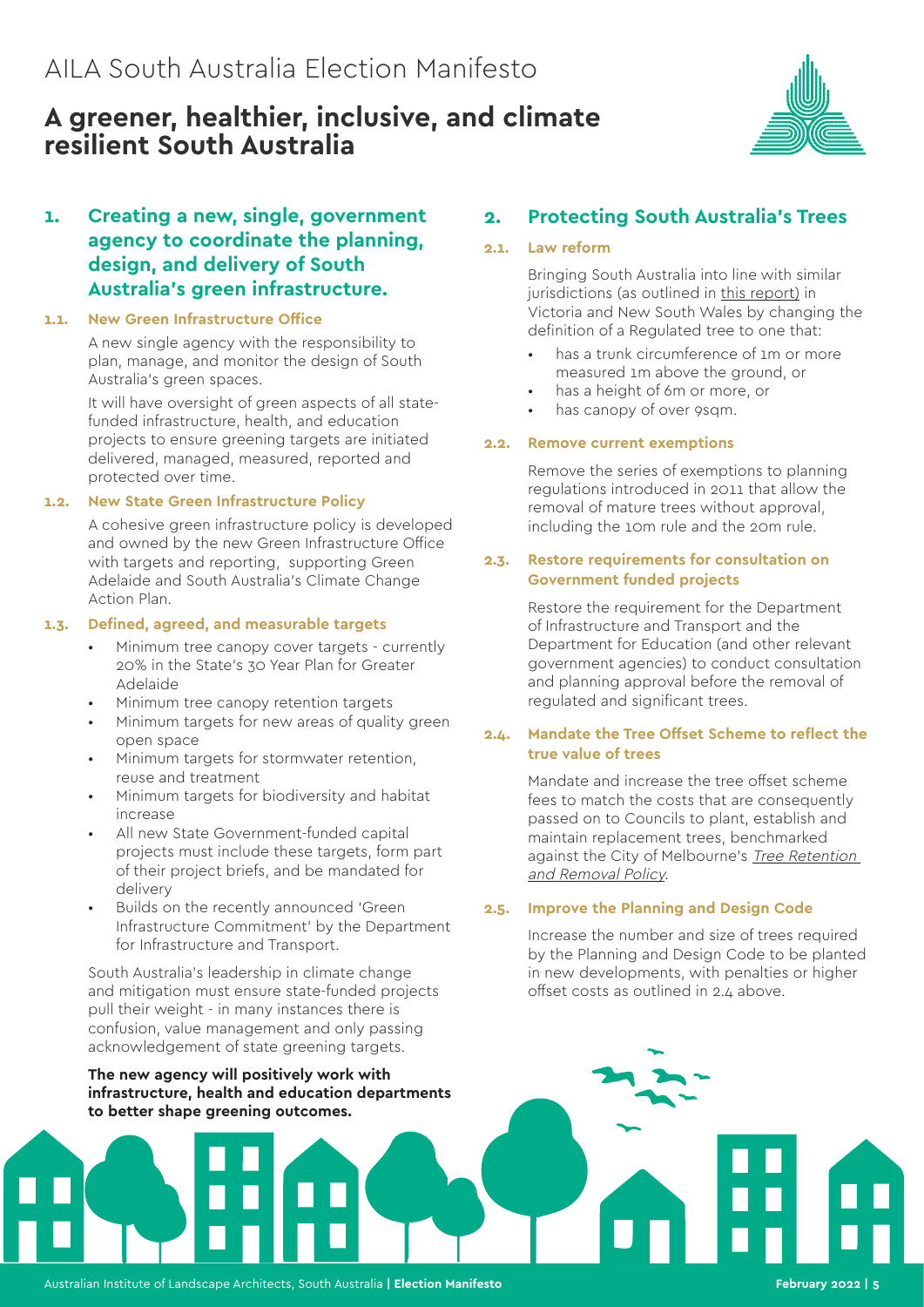# **A greener, healthier, inclusive, and climate resilient South Australia**



# **3. Improving South Australia's connectivity by creating better streets for people.**

#### **3.1. Create a new Active Transport Plan**

We recommend the creation of an integrated active transport plan, that sets agreed and measurable targets across South Australia, to provide connected, easy to access, and easy to use walking and cycling alternatives to private vehicle use.

This will build on the current State Cycling Plan and Walking Strategy, which are not coordinated and lack clear, cohesive, and agreed strategic and local outcomes.

The active transport plan is to be used as a key input to all state-funded infrastructure, health, and education projects to ensure walking and cycling connectivity is integrated and aligned with more effective public transport.

#### **3.2. Ensure integrated streets**

For all state-funded infrastructure, health, and education projects, ensure all project planning and scoping of projects creates better streets for people, habitat and biodiversity, as well as their new and existing communities.

This must be more than simply 'making good' it means integrating active transport, greening targets, water sensitive urban design, habitat, biodiversity, and develop projects to become 'good neighbours'.

Moving beyond minimum requirements is the aim - ensuring universally accessible and enjoyable journeys for all are achieved.

For example, using the Transport for London 'Pedestrian Comfort Level Guidance' for all statefunded infrastructure, health, and education projects places pedestrian comfort at the centre of decision making, to encourage greater walking across our cities and regions.

### **4. A new approach to Designing on Country.**

#### **4.1. Authentic, genuine and meaningful partnerships with First Nations**

Develop a new and collaborative design approach to First Nations involvement on all state-funded infrastructure, health, and education projects.

This must be a process that is funded, and acknowledges the difficulty in making time to meaningfully engage with First Nations.

We recommend new pathways and targets for First Nations Landscape Architects to be employed to help shape better projects and advance reconcilliation in South Australia are included.